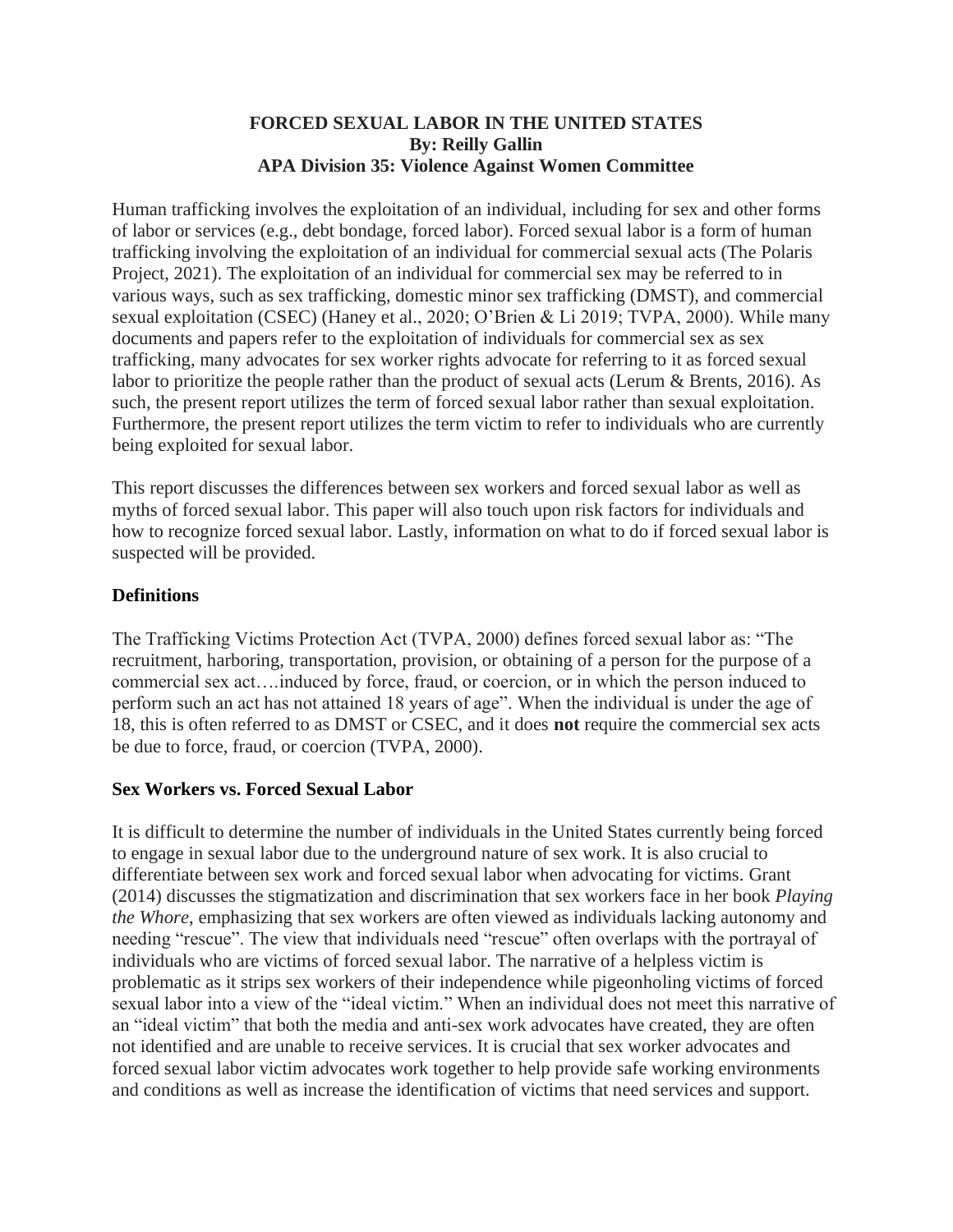# **Myths of Forced Sexual Labor**

Along with the false equivalency of sex work and forced sexual labor, there are also many myths contributing to the problem of identification (The Polaris Project, 2021). One myth is that girls and women are the only ones victimized by sex trafficking, however, that is not true. Men, boys, trans- and gender-expansive individuals are also victimized within forced sexual labor. Additionally, although many people may believe that individuals are exploited by people they do not know well, it is common for individuals to be exploited by their romantic partners and parents.

One of the most commonly spread myths about forced sexual labor is that it is always or usually a violent crime. While there are instances of violent forced sexual labor, most exploiters use others means such as tricking, manipulating, or threatening the individual into providing a commercial sex act. Furthermore, Gonzales-Pons et al. (2020) mention how believing myths about human trafficking impedes one's ability to identify a victim, demonstrating how important it is to be well-aware and informed about human trafficking and specifically forced sexual labor.

# **Risk Factors**

While every gender identity is susceptible to forced sexual labor, certain risk factors make individuals more vulnerable. These risk factors include but are not limited to - substance use disorders, adolescent sexual victimization, child abuse, mental health concerns, running away, involvement with child welfare, and emergency medical visits (Haney et al., 2020; O'Brien & Li, 2019). If you work in a setting where you may encounter individuals who have any of these experiences, you must be aware of what constitutes forced sexual labor. There is often resistance and reluctance to self-identify as victims or seek services for many reasons including fear, shame, and stigma. It is important to keep this in mind and understand the complexities of forced sexual labor and its victimization when working with vulnerable populations.

While there are many benefits of the internet in daily life, the internet also provides an effective method for exploiters to identify and groom potential victims of forced sexual labor. The identification of victims often occurs via various social media outlets, so identification and prevention must happen in this domain as well (O'Brien & Li 2019). As we shift to a society increasingly on the internet and social media, especially during COVID-19, we must all be aware of the potential for abuse within that realm.

# **Recognizing Forced Sexual Labor**

Recognizing forced sexual labor is inherently difficult due to some of the reasons discussed already such as the myths surrounding forced sexual labor and the distinction between sex work and forced sexual labor. Furthermore, personal biases that result from these myths or from elsewhere can block someone from recognizing an instance of forced sexual labor (Haney et al., 2020).

Because much of the healthcare victims receive comes from the emergency department (Gibbons & Stoklosa, 2016), Mumma et al. (2017) decided to test the effectiveness of utilizing screening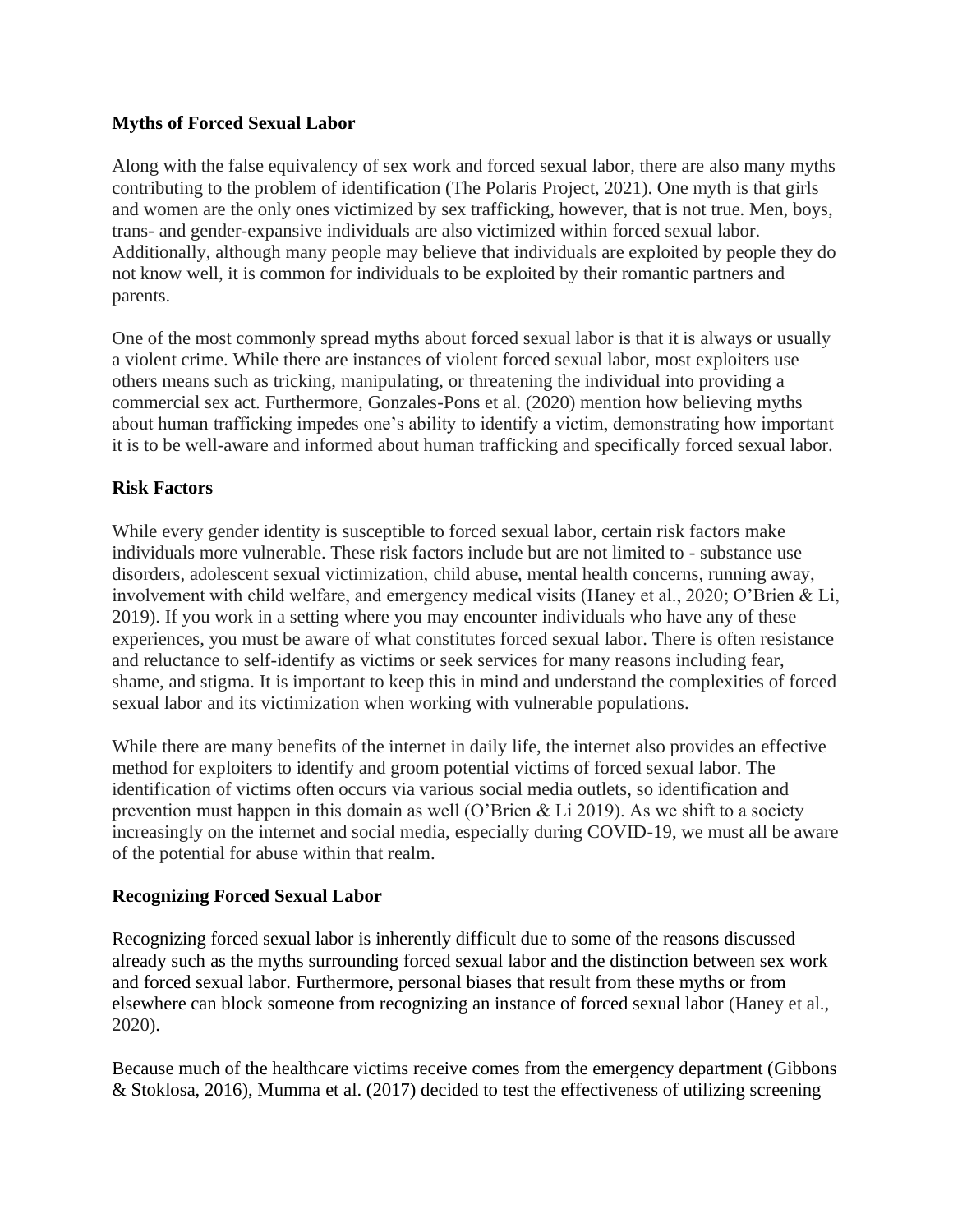questions in an emergency department setting in recognizing victims of forced sexual labor. Mumma et al. (2017) found that a single question was answered as a 'yes' for all victims ("Were you [or anyone you work with] ever beaten, hit, yelled at, raped, threatened or made to feel physical pain for working slowly or for trying to leave?"), suggesting that this single question may be enough to identify victims of forced sexual labor. Consequently, being aware of the myths and facts about forced sexual labor and also asking the straight forward question may aid in recognizing forced sexual labor in multiple places.

# **Action Items for Suspected Forced Sexual Labor**

Chisolm-Straker and Stokolsa (2017) discuss the complexities of human trafficking and forced sexual labor as well as note the number of individuals thought to be affected by forced sexual labor in the United States. Forced sexual labor is affecting tens of thousands and potentially hundreds of thousands of individuals living in the United States of America. Just one victim of forced sexual labor is one too many and we must work together to identify and provide services to all of them.

It is crucial that everyone recognizes forced sexual labor when it occurs and knows how to seek help for themselves or others they may know in this situation. Below are some resources/hotlines that should be used when encountering a potential situation where forced sexual labor is occurring, or if you are or know of someone who is a victim of forced sexual labor:

- 1. Call the U.S. Department of Homeland Security directly (**1-866-347-2423)** to report suspected human trafficking activity and get help.
	- This phone line operates 24 hours a day, seven days a week, 365 days a year.
	- You may also submit information online at [www.ice.gov/tips](http://www.ice.gov/tips).

**Note:** The Department of Homeland Security, and especially I.C.E is full of racial and xenophobic prejudice and may not be the safest option for some people

- 2. National Human Trafficking Hotline is a national hotline that connects victims and survivors of forced sexual labor with services and supports to get help and stay safe.
	- To talk to someone, you can reach out via their toll-free phone (**1-888-373-7888; TTY: 711**), SMS text lines **(233733)**, or online chat function, which are available 24 hours a day, seven days a week, 365 days a year.
	- <https://humantraffickinghotline.org/>
- 3. 1800Runaway is an organization focused on supporting and listening to youth and teens and serves as a communicating agency for runaway and homeless youth.
	- This phone line operates 24/7 and can be reached at (1-800-786-2929).
	- Someone is also available via live chat or email at [https://www.1800runaway.org/youth-teens/get-help#get-help-text.](https://www.1800runaway.org/youth-teens/get-help#get-help-text)
- 4. The Department of Justice Office for Victims of Crime has further human trafficking information and resources for victims and survivors of human trafficking.
	- For victims and survivors: [https://ovc.ojp.gov/program/human](https://ovc.ojp.gov/program/human-trafficking/victimssurvivors)[trafficking/victimssurvivors](https://ovc.ojp.gov/program/human-trafficking/victimssurvivors)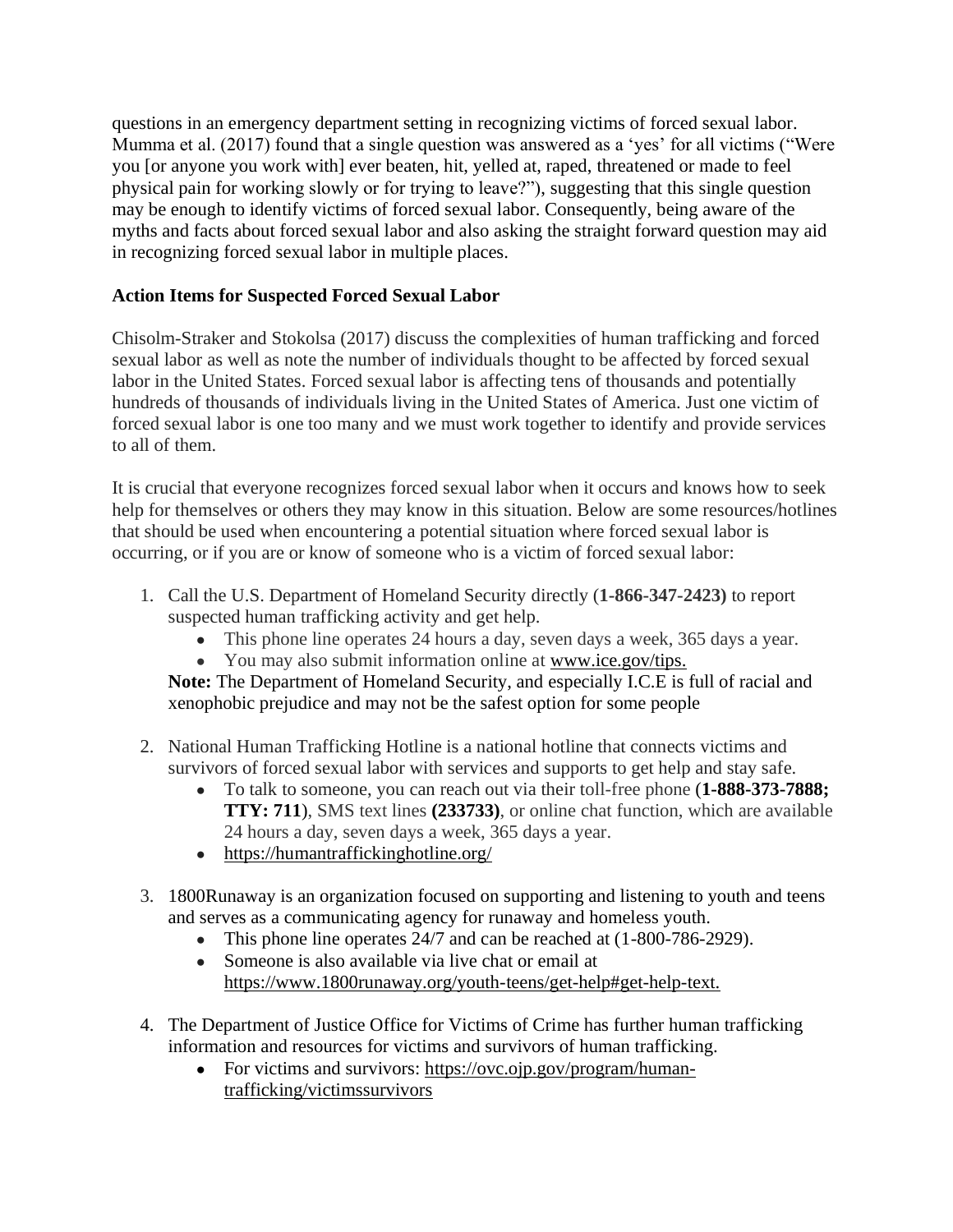• For more information on human trafficking: [https://ovc.ojp.gov/program/human](https://ovc.ojp.gov/program/human-trafficking/victimssurvivors)[trafficking/victimssurvivors](https://ovc.ojp.gov/program/human-trafficking/victimssurvivors)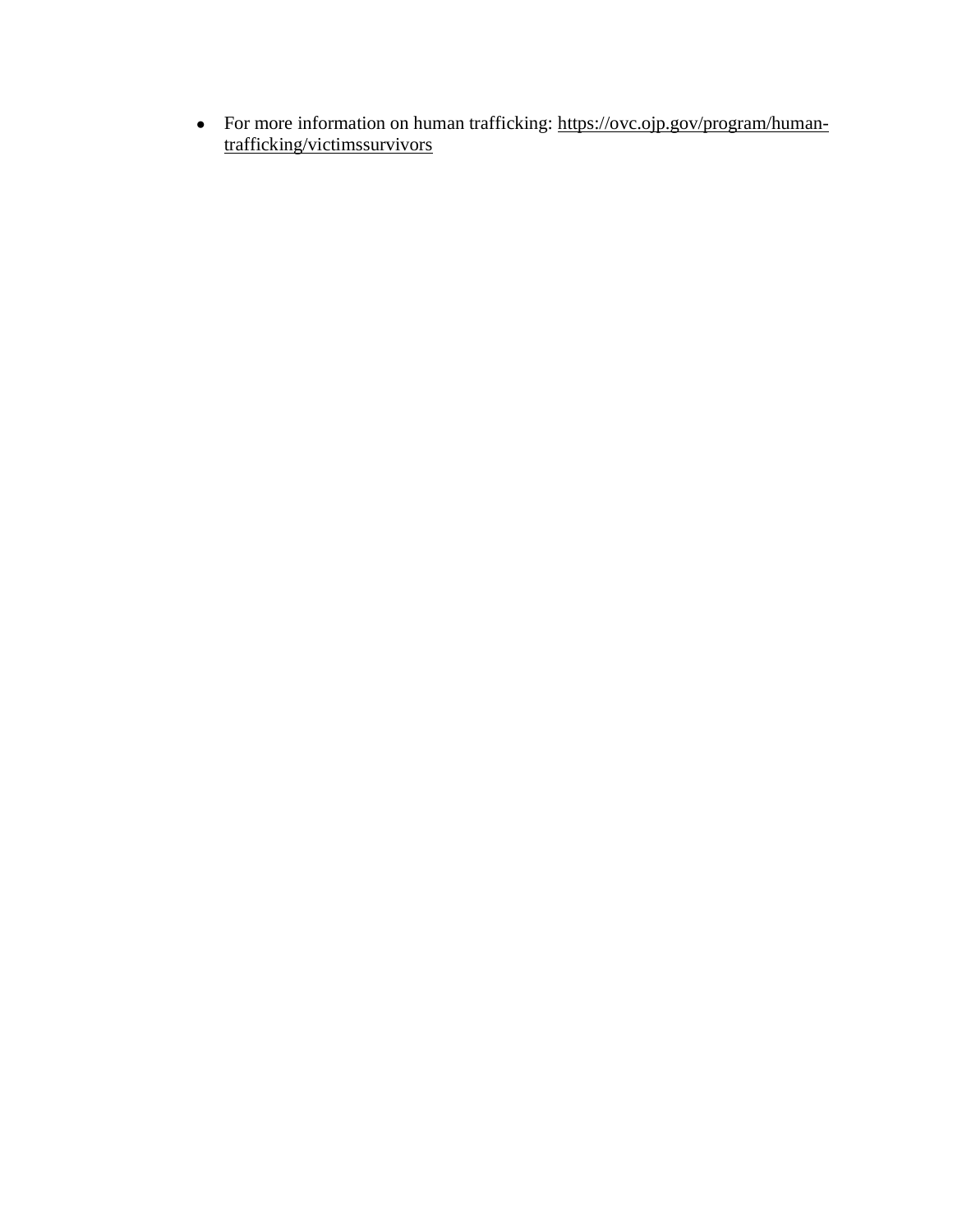#### **REFERENCES**

- Chisolm-Straker, M., Stoklosa, H. (2017). *Human trafficking is a public health issue: A paradigm expansion of the United States.*
- Franchino-Olsen, H., Chesworth, B. R., Boyle, C., Rizo, C. F., Martin, S. L., Jordan, B., Macy, R. J., & Stevens, L. (2020). The prevalence of sex trafficking of children and adolescents in the United States: A scoping review. Trauma, violence, & abuse, 152483802093387. <https://doi.org/10.1177/1524838020933873>
- Gibbons, P., & Stoklosa, H. (2016). Identification and treatment of human trafficking victims in the emergency department: A case report. *The Journal of emergency medicine*, *50*(5), 715–719. [https://doi.org/10.1016/j.jemermed.2016.01.004](https://doi-org.paloaltou.idm.oclc.org/10.1016/j.jemermed.2016.01.004)
- Gonzalez-Pons, K. M., Gezinski, L., Morzenti, H., Hendrix, E., & Graves, S. (2020). Exploring the relationship between domestic minor sex trafficking myths, victim identification, and service provision. *Child Abuse & Neglect*, *100*, 104093. <https://doi.org/10.1016/j.chiabu.2019.104093>
- Grant, M.M. (2014). *Playing the whore: The work of sex work.*
- Haney, K., LeBeau, K., Bodner, S., Czizik, A., Young, M. E., & Hart, M. (2020). Sex trafficking in the United States: A scoping review. *Journal of Evidence-Based Social Work*, *17*(6), 714–748. <https://doi.org/10.1080/26408066.2020.1765934>

Lerum, K., & Brents, B. G. (2016). Sociological perspectives on sex work and human trafficking. *Sociological Perspectives*, *59*(1), 17–26. <https://doi.org/10.1177/0731121416628550>